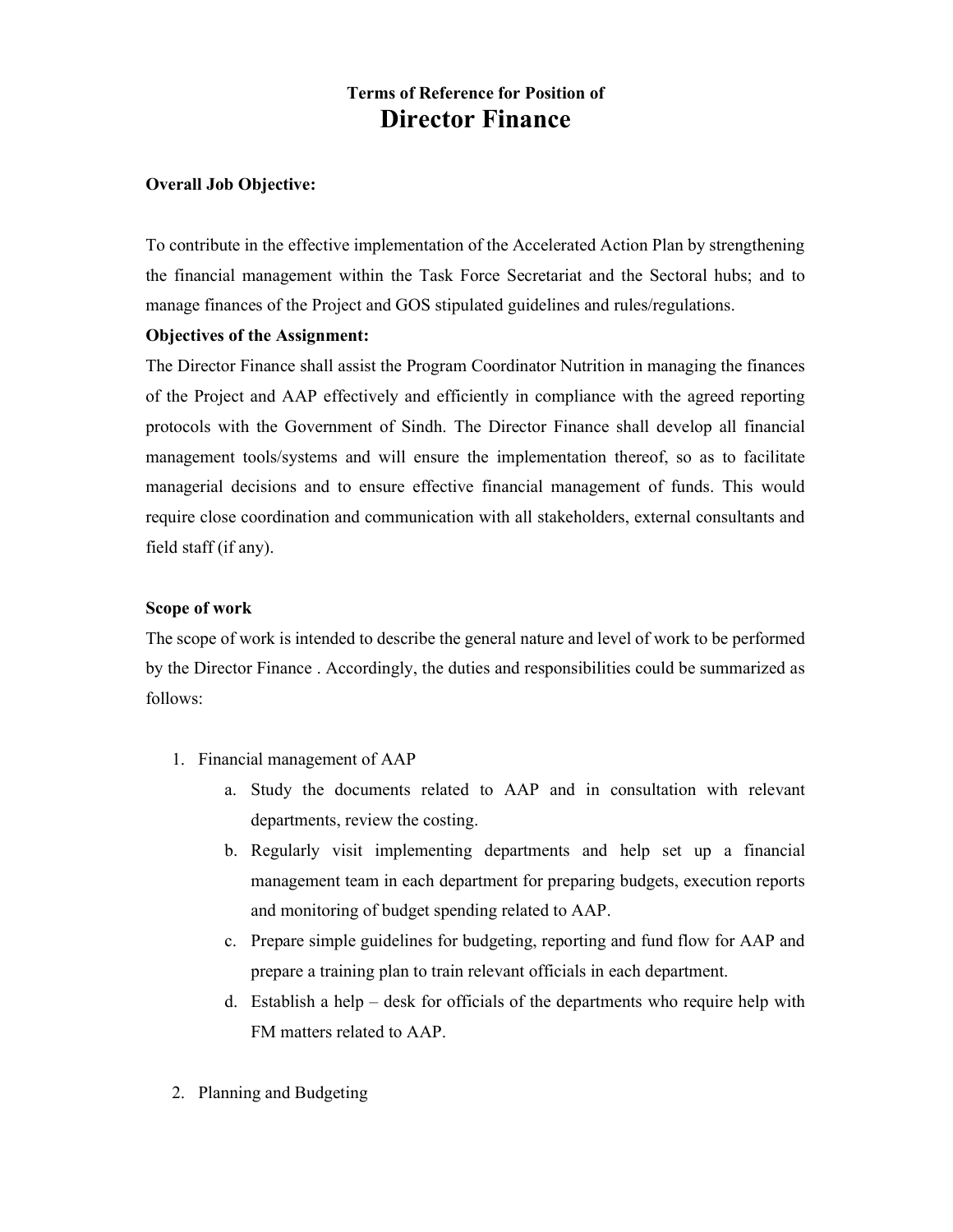- a. Closely liaise with officials in departments to ensure that AAP funding is ensured in preparing annual budget estimates.
- b. Explore possibility of preparing a program budget for nutrition related and sensitive funding.
- c. Prepare annual work plan and budget for AAP secretariat including for the activities to be funded as TA from the revolving fund account.
- d. Maintenance of budget records, preparation and processing of revised budget documents preparation of budget re-appropriation requests and presentation to relevant authority for approval.
- 3. Internal Controls
	- a. Prepare a Financial Management Manual for AAP Secretariat which should be compliant with the Sindh Government Financial Rules.
	- b. Manage and be the custodian of all project assets and funds;
	- c. Apply pre-audit checks on all payments to the service providers before disbursement out of the project's funds
	- d. Manage financial aspects of the contracts under administration, including payment terms, purchase orders, variation orders;
	- e. Ensure compliance with all prevailing statutory laws including Income Tax and Sales Tax Laws
	- f. Prepare management briefs on the basis of financial reports that highlight variance, achievements and also provide recommendations to improve performance;
	- g. Organize on perpetual basis physical verification of project's fixed assets including food supplement and micronutrient inventories and their reconciliation with the records;
- 4. Accounting and Reporting
	- a. Ensure that MIS enables preparation of IUFRs through the country wide SAP system. Maintain and update the project financial management system to track and report on project resources and expenditures, and generate the necessary reports on timely basis including monthly bank reconciliation statements of all bank accounts of the Project.